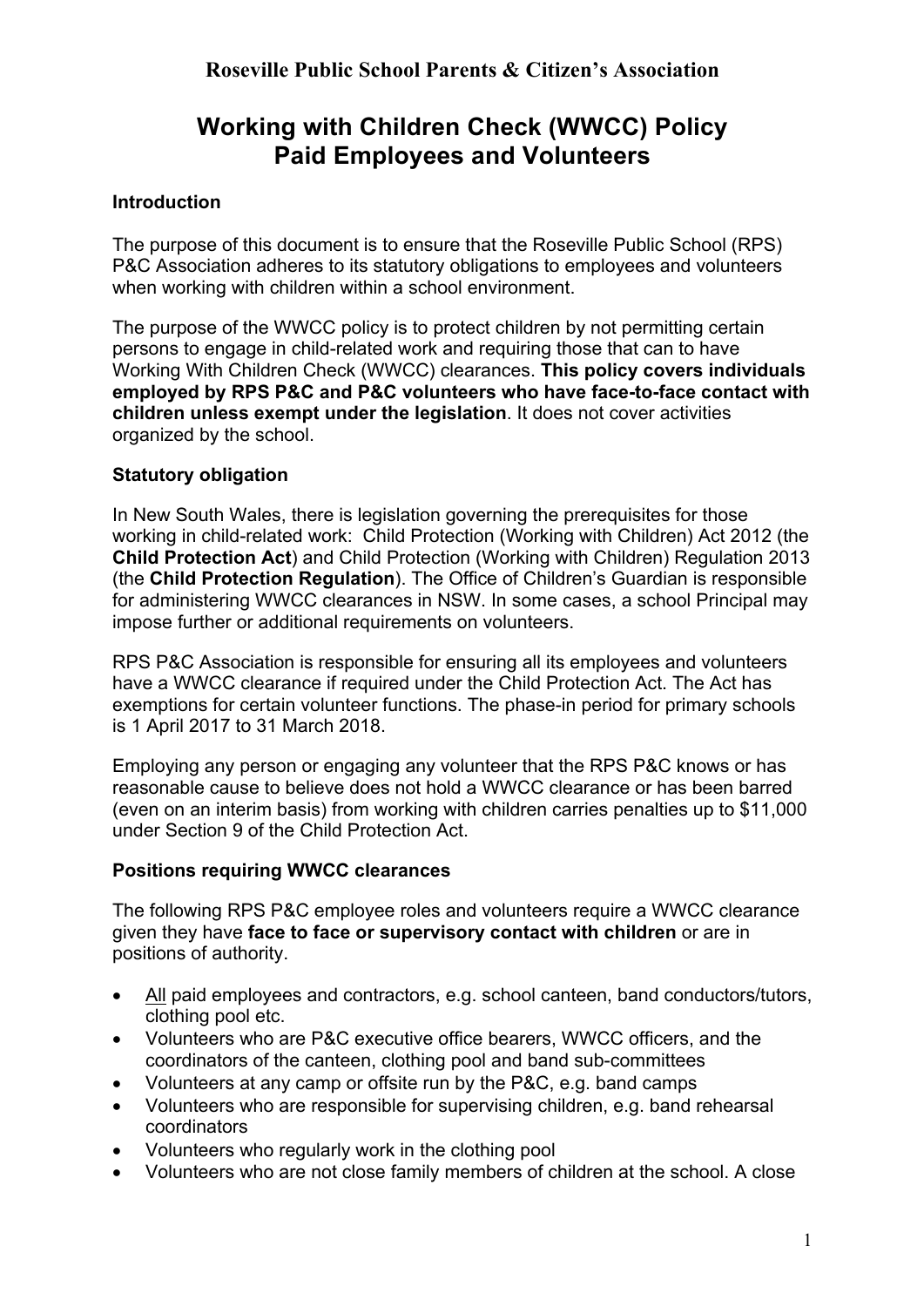family member is roughly defined as a sibling, parent, step-parent, grandparent, step-grandparent, aunt, uncle, niece or nephew of the person

- Volunteers that provide formal mentoring or intimate, personal care of children with a disability
- Private tutors or teachers whom the P&C endorses to the school community to provide lessons or classes on an ongoing basis to children for a fee

If there is any doubt about whether a WWCC is required, the WWCC Officers should be consulted first and, if necessary, a resolution should be made at a P&C general meeting.

Clearances for the above activities will be phased in throughout 2017, with mandatory clearances required by 31 March 2018.

#### *Exemptions*

Apart from the roles listed above, RPS P&C parent volunteers DO NOT require a WWCC clearance if they are not supervising children as part of the role.

A bookkeeper employed by the P&C Association, who works from home and does not have face to face contact with the students as part of the role (e.g. the bookkeeper doesn't attend the school as part of their role).

## **Strategies to keep children safe**

In addition to requiring WWCC clearances for certain roles, the P&C also has the following best practice guidelines to keep children safe and which should be used by P&C volunteers at all times.

- No volunteer should be alone with a child. Always make sure that another adult OR at least two children are present at the same time
- Keep the door open if inside a room
- To minimise misunderstandings, avoid and discourage physical contact with children.

Note: exceptions apply to being alone with your own children.

## *Band camps*

- If no-one is in the room, wait outside the room in line of sight until others arrive. Do not enter a room with just one child.
- Do not leave the tutor on their own in the room with the children.
- If children need to leave the room to go to the toilet or to fetch someone, always send three children. Do not accompany the child on your own. Do not send a child alone.
- Don't let students leave the tutorial early. Always wait until the end of the tutorial to dismiss them.
- For overnight volunteers, the teachers are usually the first port of call for students but if you are required to help during the night**,** always make sure you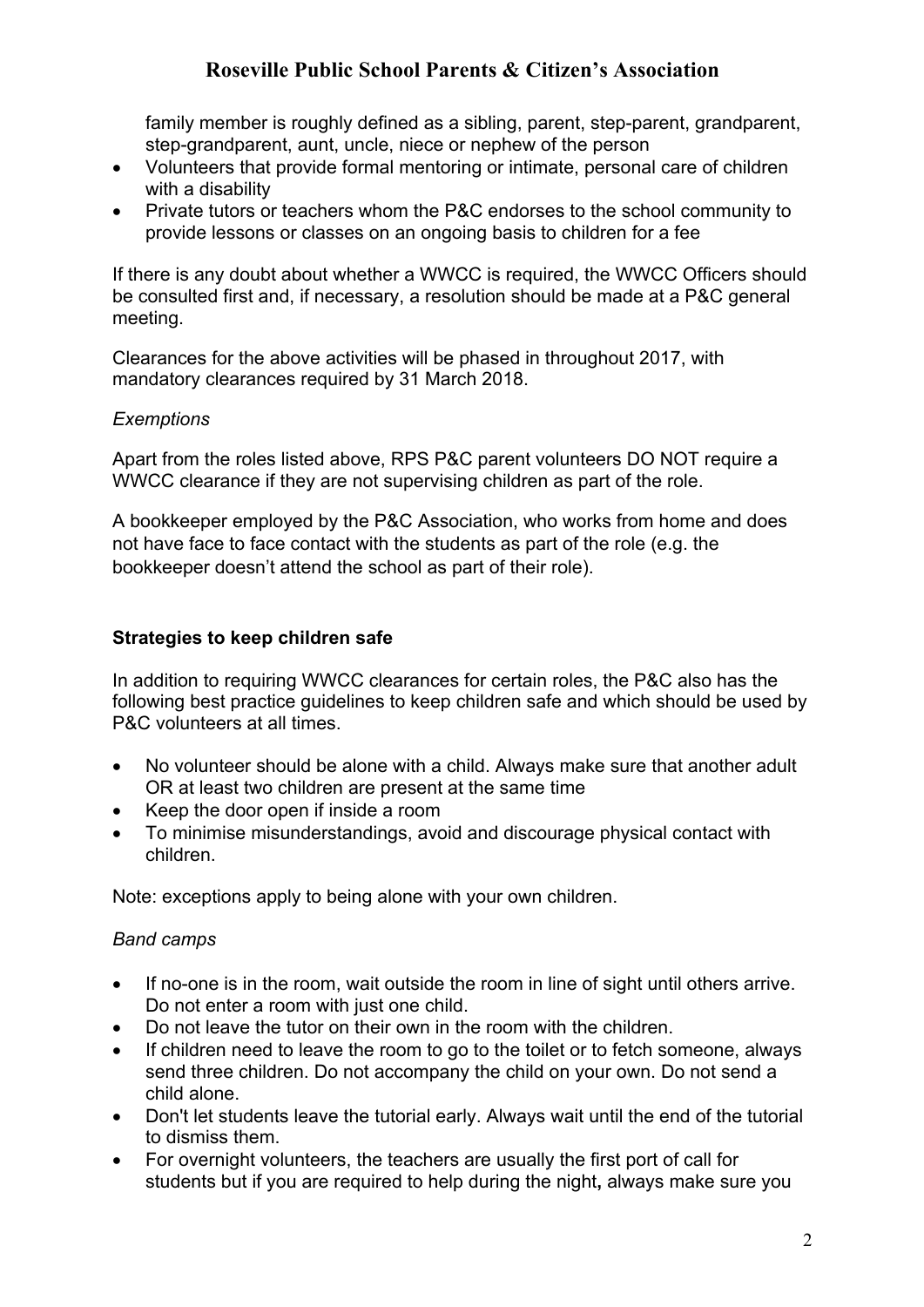are accompanied by another adult.

### *Canteen*

- If you see that a child needs help, e.g. they are injured or need assistance in the toilets, request advice from the office on what to do.
- Please use the disabled toilets, not the children's toilets

# *Clothing pool*

• If a child is trying on clothing, please stay outside the room and seek assistance from accompanying parents with clothes fittings

#### **Sub-committee and event coordinator responsibilitie***s*

It is the responsibility of each sub-committee/event coordinator to notify parents:

- whether volunteers are required to have a WWCC or not for their activity/event, e.g. via emails, on promotional materials
- how to apply for a WWCC
- the need to provide their WWCC details to the WWCC Officers at least 7 days in advance of the event*.*

A list of verified volunteers will be sent back to the sub-committee/event coordinator before the event takes place.

#### *Employment advertisements and contracts*

All child related employment positions advertised by the P&C Association must clearly state the WWCC clearance requirements.

Employment contracts should include a clause that stipulates the need to maintain a cleared WWCC during the course of employment, at their own cost. If the person does not apply or is barred, they cannot be employed or continue to be employed by the RPS P&C.

## **How to apply for a WWCC**

Employees and volunteers who are required to have a WWCC clearance must apply for their own WWCC clearance. The RPS P&C cannot apply for a WWCC clearance on behalf of any employee or volunteer.

Employees and volunteers required to have a WWCC should undertake the following:

**STEP 1:** Apply online at www.kidsguardian.nsw.gov.au/check. Unless you are a paid employee or contractor, ensure that 'VOLUNTEER' is selected otherwise the check will incur a fee but is free for volunteers. Once the form is submitted, an application number will be provided.

**STEP 2:** Take the application number and proof of identity **IN PERSON** to a NSW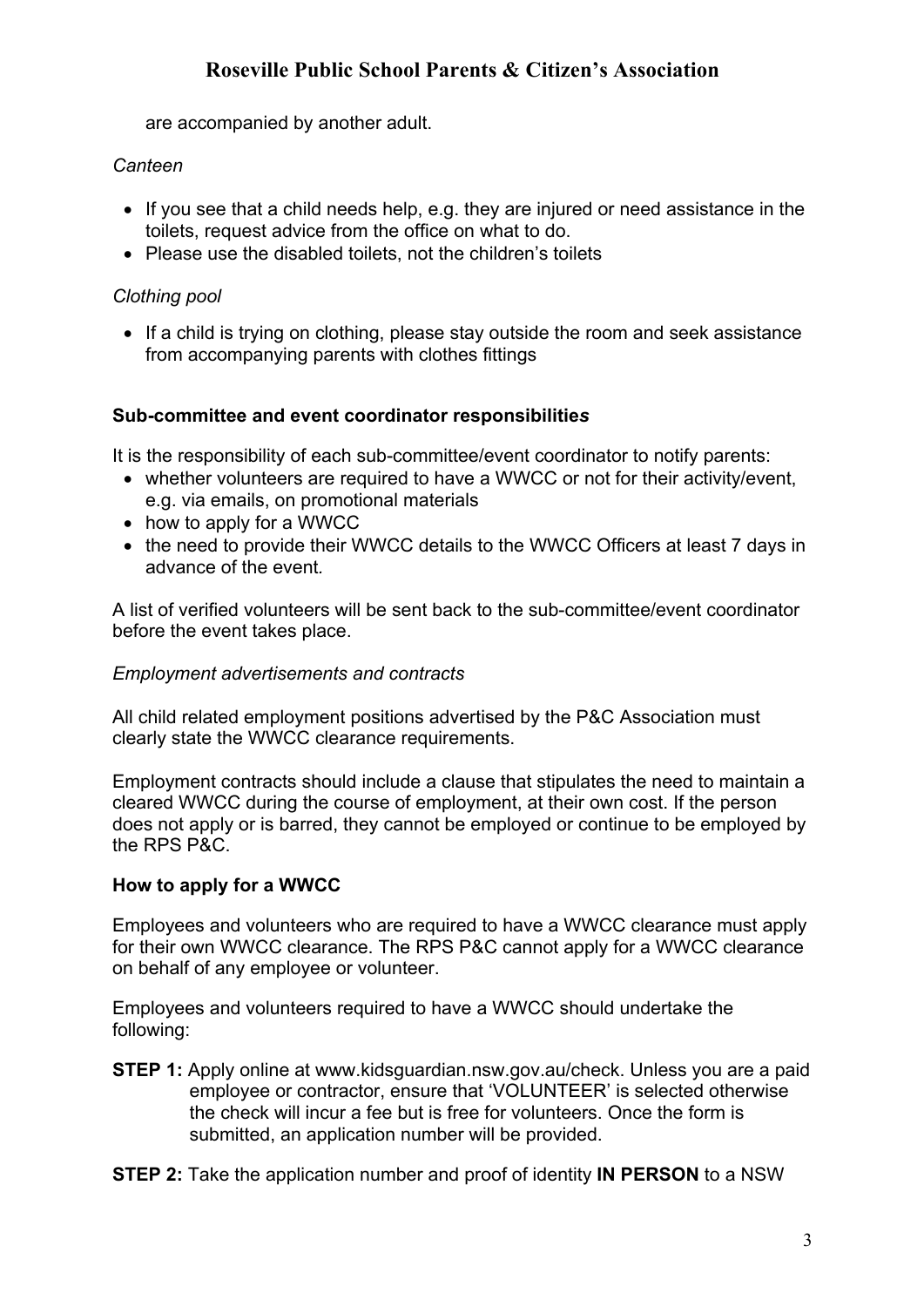Motor Registry, Government Access Centre, or Service NSW office (closest one is 313 Victoria Avenue, Chatswood). The proof of identity required is the same as for a NSW photo driver licence. If in paid work, the fee must also be paid. You will be emailed a WWCC Clearance Letter after this.

#### **STEP 3:** Forward your **WWCC Clearance Letter (or WWCC number and full name) AND date of birth to the P&C WWCC Officer** at wwccrpspandc@gmail.com. The WWCC Officer will confidentially verify your WWCC – **the WWCC will last for 5 years.** *By providing the WWCC Clearance letter and your other personal information to RPS, you consent to this being used by RPS for the purpose of verifying your working with children status.*

**STEP 4**: The WWCC Officer will provide a list of verified volunteers to the subcommittee/event coordinator. Only verified employees and volunteers will be allowed direct access to children.

Further information on the WWCC or how to apply can be found here: http://www.kidsguardian.nsw.gov.au/child-safe-organisations/working-with-childrencheck/apply/apply http://www.kidsguardian.nsw.gov.au/child-safe-organisations/working-with-childrencheck/resources

# **RPS P&C responsibilities**

Compliance with the Child Protection Act is the responsibility of the entire P&C Association and its Office Bearers collectively. The RPS P&C must take the following actions to ensure they are compliant with the Child Protection Act:

- **Appoint a P&C Officer** at each AGM who will be responsible for administering the P&C's WWCC policy. This officer should be one of the Office Bearers.
- **Appoint two officers as official contacts** with the Office of the Children's Guardian at each AGM**.** The P&C shall confirm to the Principal in writing that these two officers possess WWCC clearances.
- **Register online as an employer** with the Office of Children's Guardian.
- The WWCC Officers are responsible for:
	- o **Verifying the clearances of all paid employees and volunteers** required to have a WWCC clearance at www.check.kids.nsw.gov.au. The P&C Association **MUST** verify the employee/volunteer's clearance online before the employee/volunteer starts work. Paper copies of an employee or volunteer's WWCC clearance should not be accepted as proof of WWCC clearance under any circumstances. **Only the nominated WWCC Officers can conduct online verifications** as this is confidential information.
	- o **Confirming in writing to the Principal that employees have been verified** as cleared by the NSW Children's Guardian (prior to the start of the work)
	- o **Maintaining a WWCC Register** with records of all employees and volunteers with a WWCC clearance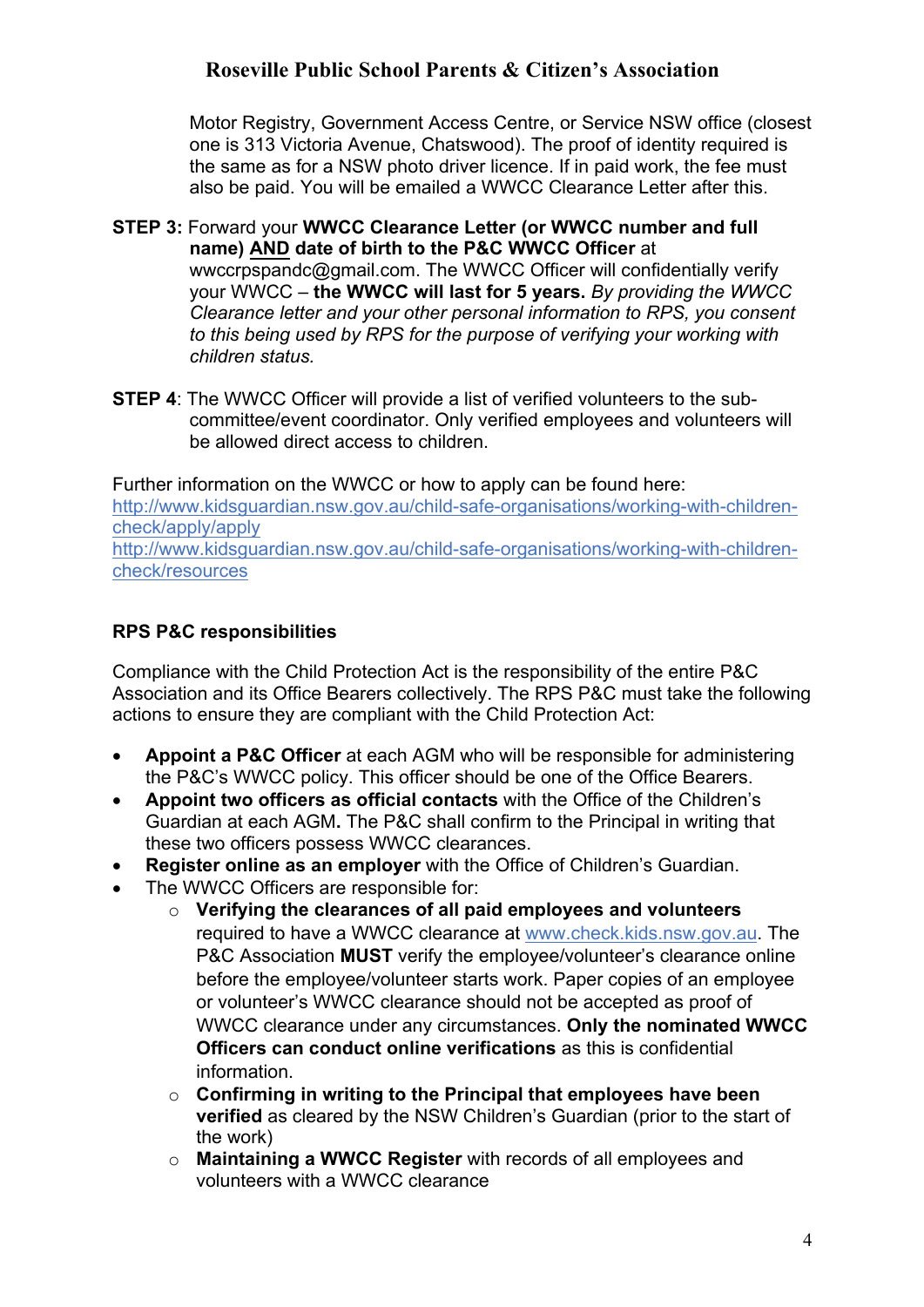- o **Removing or barring** any employee or volunteer that fails to gain a WWCC clearance from child-related work
- o **Ensuring the maintenance of WWCC clearances for those required to have them**. When an employee or volunteer's WWCC clearance expires, he or she needs to obtain a new WWCC clearance and the clearance should be rechecked. Note: at present, employees and volunteers will receive a notification prior to their clearances expiring, but employers (including P&C Associations) will not.
- o **Reporting regularly** to the P&C Association.

## **Refusal to obtain a check or barred notification procedures**

If a paid employee or volunteer refuses to obtain or does not receive clearance of their WWCC then it is mandatory that the individual is barred from child-related work.

If the WWCC Officers receive notification from the Children's Guardian that an existing employee or volunteer has been barred from working with children, the WWCC Officers will immediately notify that person that they cannot continue in childrelated work. In the case of an employee, that person will be terminated from employment, according to the conditions of their employment contract.

Any notification about barred volunteers or employees will be passed on to the School Principal.

## **Record-keeping**

The RPS P&C Association is required to keep a register of its employees or volunteers who required a WWCC clearance including their:

- full name
- date of birth
- start date for work
- status (paid or volunteer)
- WWCC clearance number and expiry date
- date and outcome of online verification

The WWCC Register is confidential and can only accessed by the two approved Officer Bearers of the P&C Association. It must be stored safely and securely for at least 7 years*.* The WWCC office bearers are responsible for maintaining the register and securing the username and password of the RPS P&C employer details with the Office of the Children's Guardian. The Register must be reviewed annually.

These records may be electronic or in hard copy format, but must be made available if required for inspection. If there is a notification by a reporting body, the RPS P&C Association must keep all records of allegations, investigations, and findings about the notification for at least 30 years (check with the Office of Children's Guardian for any changes to this requirement), unless the records are given to the Office of the Children's Guardian. If a reporting body or any successor to a reporting body ceases